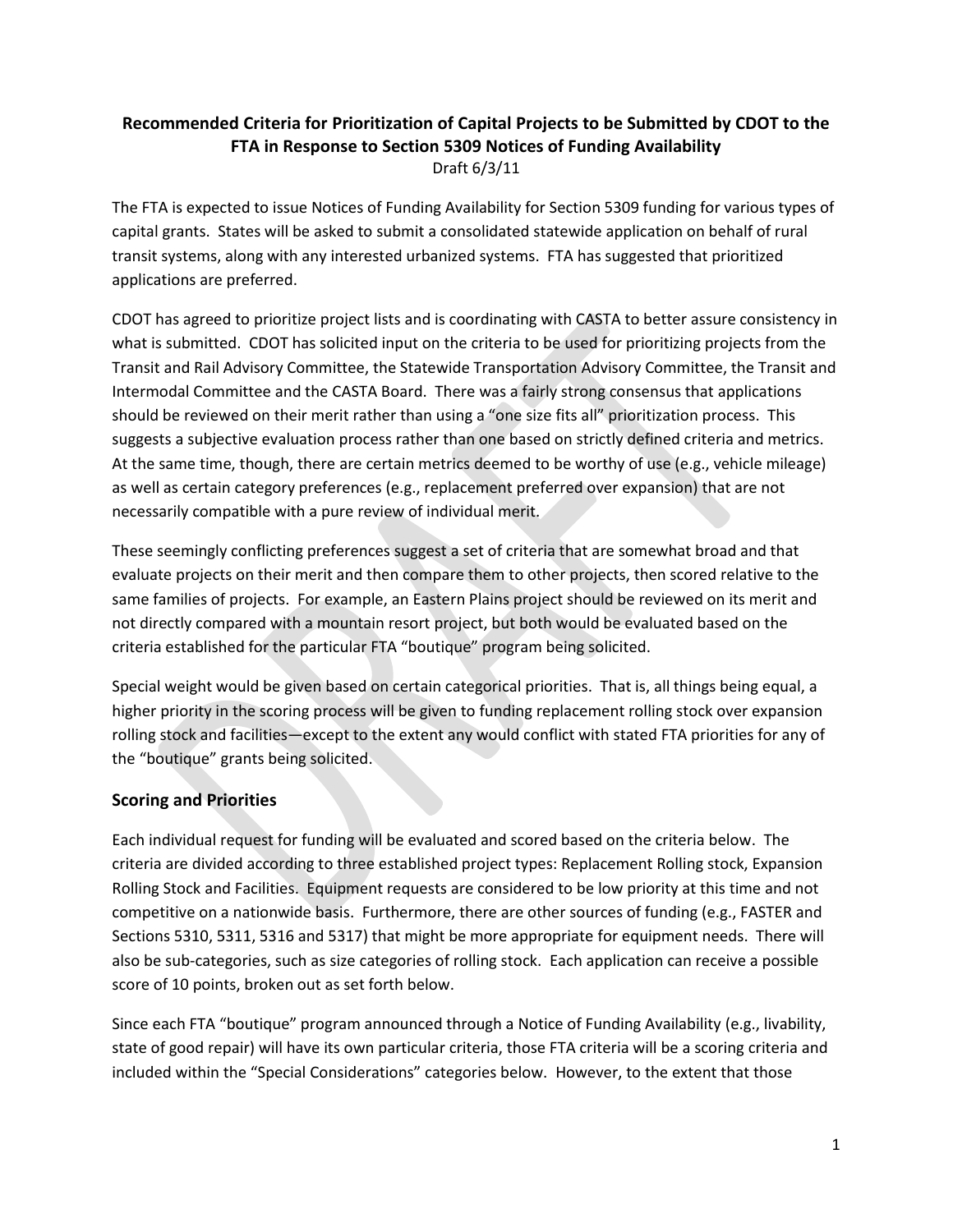criteria are minimum eligibility qualifications, individual project requests may be rejected if they fail to meet those minimum eligibility qualifications.

## **A. Replacement Rolling Stock**

- Criteria 1: Mileage and Usage (7 possible points)
	- $\circ$  Higher mileage vehicles will be scored higher than lower mileage ones, but within their own bus category (heavy duty 35-40 foot coaches; <35 foot coaches; body-onchassis/cutaways; vans/minivans);
	- $\circ$  Average miles per year for all vehicles may be considered, with consideration to type of vehicle and service;
	- $\circ$  FTA guidelines will be used to gauge useful life; for example, a 35-40 ft. coach should be approaching its useful life (500,000 miles or 12 years) to be considered;
	- $\circ$  Vehicle age may be considered, but miles will be given a higher priority in ranking;
	- $\circ$  Applicants with a lower spare ratio will generally be scored higher than those with a higher spare ratio; spare ratio should generally not exceed 20%; smaller agencies (< 25 vehicles) will be considered on a case-by-case basis, given that measuring spare ratio with demand-responsive service is more difficult;
- Criteria 2: Special Considerations (3 possible points)
	- o The criteria specified in the particular FTA NOFA;
	- $\circ$  Higher scoring will be awarded to applicants that demonstrate a good state of repair through effective preventive maintenance programs or Transit Asset Management programs;
	- $\circ$  Higher scoring will be awarded based on whether an applicant has and follows a capital replacement plan; stronger plans are those that are formalized within the organization. It is recognized that many applicants have not yet adopted formal capital replacement plans; therefore, applicants may be evaluated on how they have made decisions for replacing capital over the past five years to ensure capital expenditures are timely, staggered, and designed to avoid service disruptions;

# **B. Expansion Rolling Stock**

- Criteria 1: Demonstrated Need and Business Case for Expansion (7 possible points)
	- $\circ$  Higher scoring will be awarded to projects that clearly demonstrate the need for the expanded service in terms of documented ridership studies and community support;
	- $\circ$  Higher scoring will be awarded to projects that make an effective a business case for the expansion that outlines anticipated costs, revenues and sustainability; a formal business plan is preferable;
- Criteria 2: Special Considerations (3 possible points)
	- o The criteria specified in the particular FTA NOFA;
	- $\circ$  Higher scoring will be awarded based on spare ratio; applicants with a lower spare ratio will generally be scored higher than those with a higher spare ratio;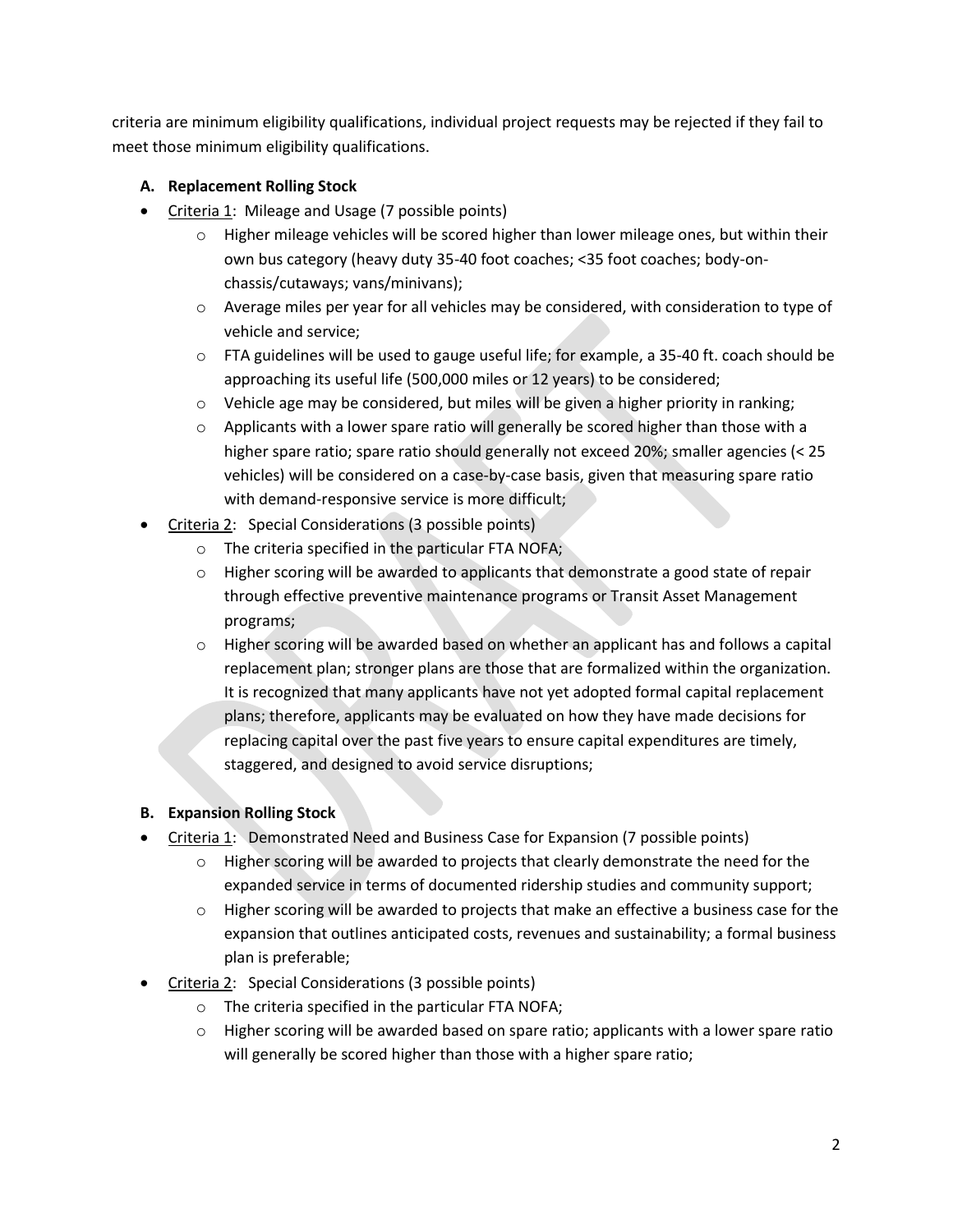- $\circ$  Higher scoring will be awarded based on whether an applicant has and follows a capital replacement plan; stronger plans are those that are formalized within the overall organization;
- $\circ$  Higher scoring will be awarded based on whether an applicant has and follows a capital replacement plan; stronger plans are those that are formalized within the organization. It is recognized that many applicants have not yet adopted formal capital replacement plans; therefore, applicants may be evaluated on how they have made decisions for replacing capital over the past five years to ensure capital expenditures are timely, staggered, and designed to avoid service disruptions;

#### **C. Facilities**

- Criteria 1: Readiness and Demonstrated Timetable (4 possible points)
	- $\circ$  Higher priority to those that are shovel ready (NEPA clearance, at least 30% design completed, location sited)
	- $\circ$  The finishing of existing projects would be a higher priority than the first stage of a longterm project; projects that are long-term score higher if a reasonable phasing plan is identified;
- Criteria 2: Project Purpose, Cost Savings and Efficiency (4 possible points)
	- $\circ$  Reasonableness of the financial request relative to the amount of funding available nationally;
	- $\circ$  Higher priority to those projects that demonstrate that the project would produce real cost savings for the transit program or create service efficiencies, e.g., by consolidating maintenance services from three garages into one, or by extending vehicle life by x%; defensible cost savings should be provided and expressed as a % of total transit budget;
	- o Higher priority to those requests that can clearly demonstrate the facility project could increase ridership rather than merely maintain existing ridership;
- Criteria 3: Special Considerations (2 possible points)
	- o The criteria specified in the particular FTA NOFA;
	- $\circ$  Higher priority to those projects that demonstrate they were developed in partnership with their community and have a high degree of support;
	- o Expansion of facilities will be considered if backed by a strong, defensible business case that demonstrates the need for the facility and for growth in the program it supports;

#### **Scoring**

Because certain categorical priorities have been agreed upon (e.g., replacement rolling stock over expansion rolling stock), the following procedure will be used, unless it conflicts with the priorities of any of the FTA "boutique" programs:

 The score of each expansion rolling stock project and each facility project will be multiplied by .8 in order to provide higher priority to replacement rolling stock.